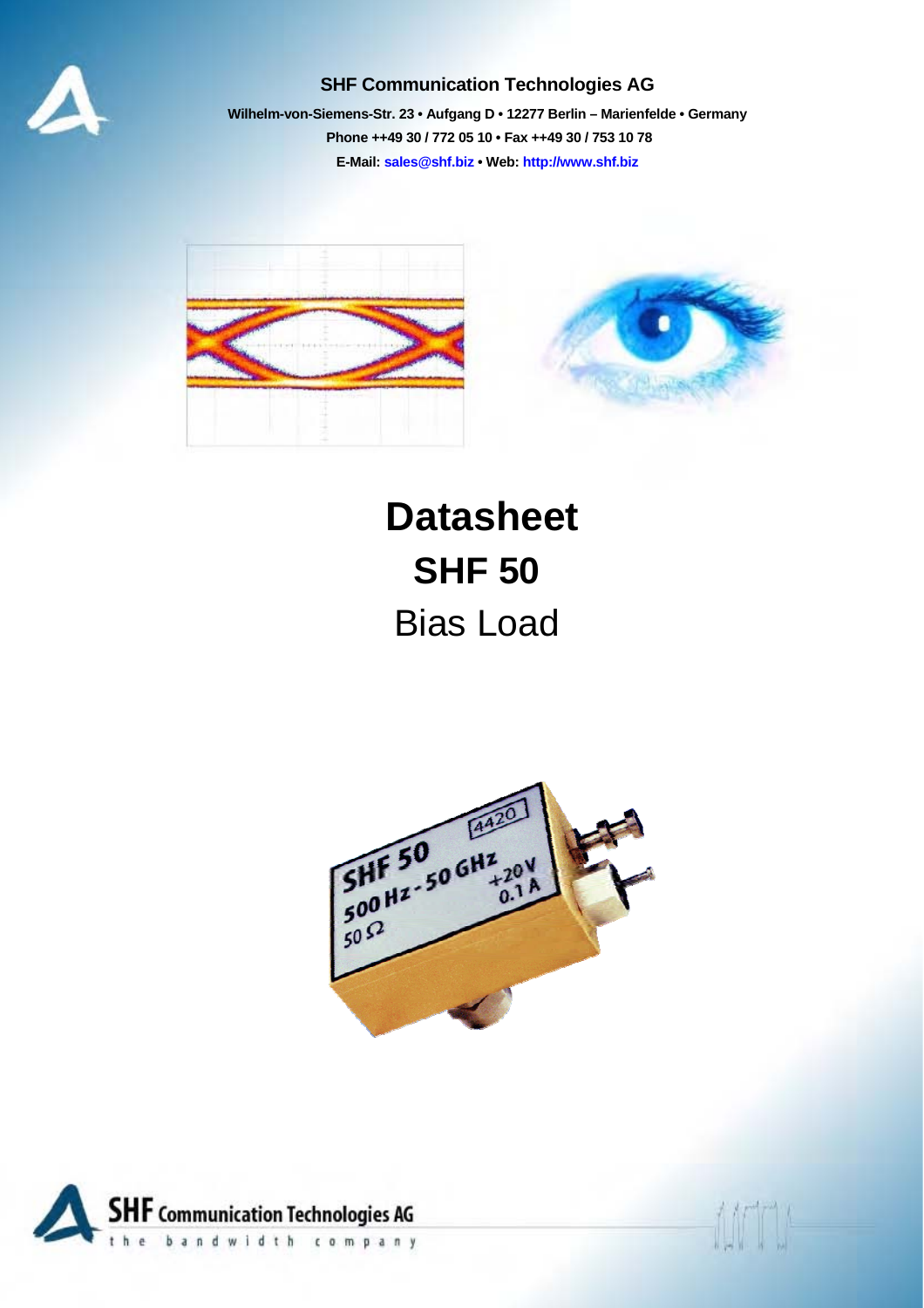

# **Specifications – SHF 50**

| <b>Parameter</b>         | <b>Symbol</b>    | <b>Unit</b> | <b>Min</b> | <b>Max</b> | <b>Conditions</b>                                                                    |
|--------------------------|------------------|-------------|------------|------------|--------------------------------------------------------------------------------------|
| High frequency 3dB point | <b>t</b> нісн    | <b>GHz</b>  | 50         |            |                                                                                      |
| Low frequency 3dB point  | $t_{LOW}$        | Hz          |            | 500        |                                                                                      |
| Input return loss        | $S_{11}$         | dB          |            | 30         | <5 GHz                                                                               |
|                          |                  |             |            | 20         | $<$ 20 GHz                                                                           |
|                          |                  |             |            | 10         | $<$ 40 GHz                                                                           |
| Pulse power              | $P_{\text{max}}$ | dBm         |            | 36         | <5% duty cycle                                                                       |
| Supply current           | $I_{\text{max}}$ | A           |            | 0.1        | maximum with RF power<br>below 0dBm CW; DC + RF<br>power should not exceed<br>24dBm! |
| Supply voltage           | $V_{\text{max}}$ | $\vee$      |            | 20         |                                                                                      |
| <b>RF</b> connector      |                  |             |            |            | V male*                                                                              |
| Dimensions LxWxH         |                  | mm          |            |            | 20x30x12 plus connectors                                                             |

\* K male connector also available on request. Please note that this will reduce  $f_{HIGH}$  to ~45GHz

The SHF 50 bias load allows a voltage to be added to a 50 $\Omega$  with a high line while the line itself is a terminated precision load. It is especially suited for biasing optical modulators.



## **TDR measurement of SHF 50 Bias Load**



SHF reserves the right to change specifications and design without notice – SHF 50 – Rev. 3.0 – 5/JUL/2004 Page 2/3